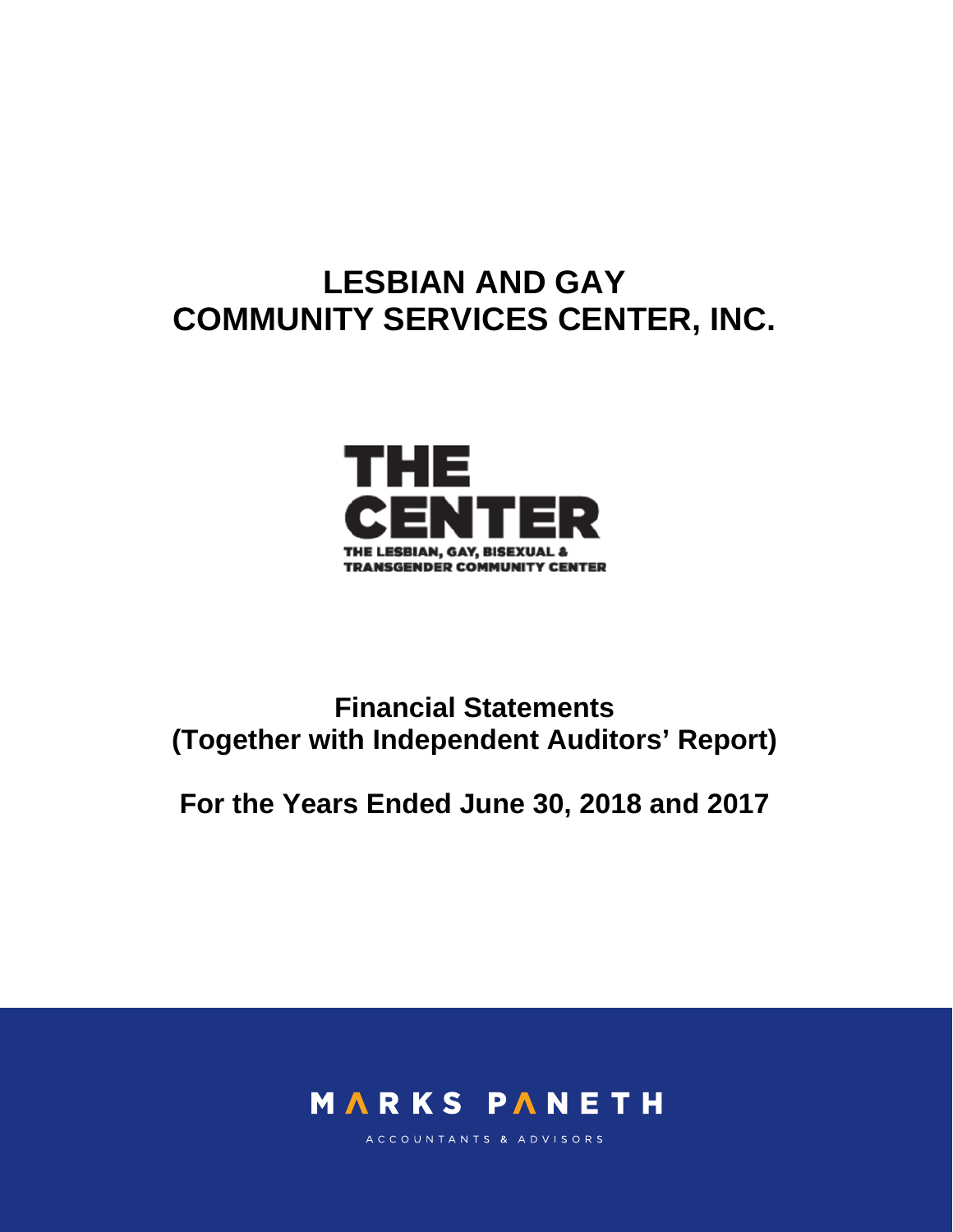### LESBIAN AND GAY COMMUNITY SERVICES CENTER, INC.

# **FINANCIAL STATEMENTS** (Together with the Independent Auditors' Report)

# FOR THE YEARS ENDED JUNE 30, 2018 AND 2017

# **CONTENTS**

### Page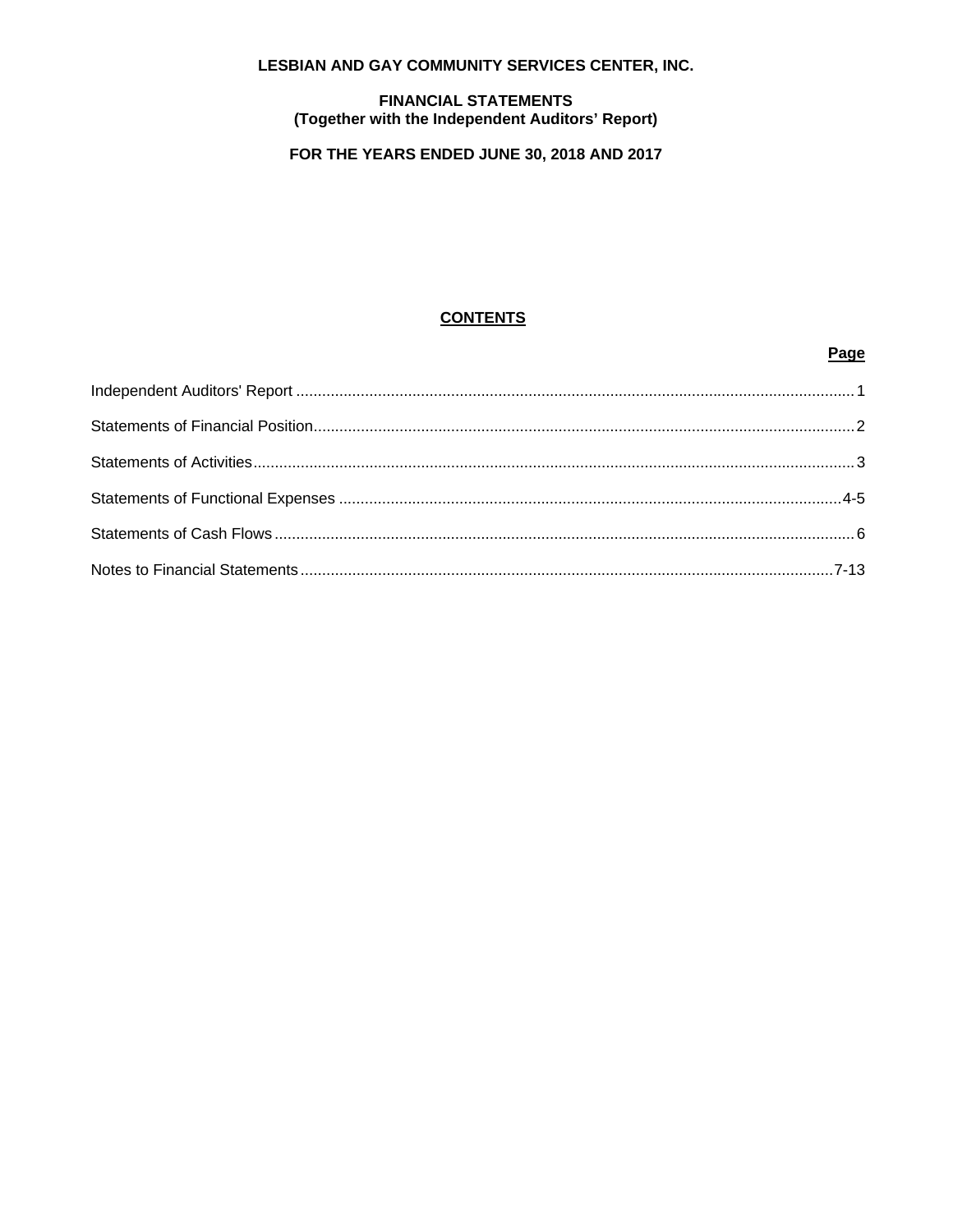### **INDEPENDENT AUDITORS' REPORT**

The Board of Directors of the Lesbian and Gay Community Services Center, Inc.

#### **Report on the Financial Statements**

We have audited the accompanying financial statements of the Lesbian and Gay Community Services Center, Inc. (the "Center"), which comprise the statements of financial position as of June 30, 2018 and 2017, and the related statements of activities, functional expenses and cash flows for the years then ended, and the related notes to the financial statements.

#### *Management's Responsibility for the Financial Statements*

Management is responsible for the preparation and fair presentation of these financial statements in accordance with accounting principles generally accepted in the United States of America; this includes the design, implementation, and maintenance of internal control relevant to the preparation and fair presentation of financial statements that are free of material misstatement, whether due to fraud or error.

#### *Auditor's Responsibility*

Our responsibility is to express an opinion on these financial statements based on our audits. We conducted our audits in accordance with auditing standards generally accepted in the United States of America. Those standards require that we plan and perform the audit to obtain reasonable assurance about whether the financial statements are free from material misstatement.

An audit involves performing procedures to obtain evidence about the amounts and disclosures in the financial statements. The procedures selected depend on the auditor's judgment, including the assessment of the risks of material misstatement of the financial statements, whether due to fraud or error. In making those risk assessments, the auditor considers internal control relevant to the entity's preparation and fair presentation of the financial statements in order to design audit procedures that are appropriate in the circumstances, but not for the purpose of expressing an opinion on the effectiveness of the entity's internal control. Accordingly, we express no such opinion. An audit also includes evaluating the appropriateness of accounting principles used and the reasonableness of significant accounting estimates made by management, as well as evaluating the overall presentation of the financial statements.

We believe that the audit evidence we have obtained is sufficient and appropriate to provide a basis for our audit opinion.

#### *Opinion*

In our opinion, the financial statements referred to above present fairly, in all material respects, the financial position of the Center as of June 30, 2018 and 2017, and the changes in its net assets and its cash flows for the years then ended in accordance with accounting principles generally accepted in the United States of America.

Marke Panell LLP

New York, NY October 23, 2018

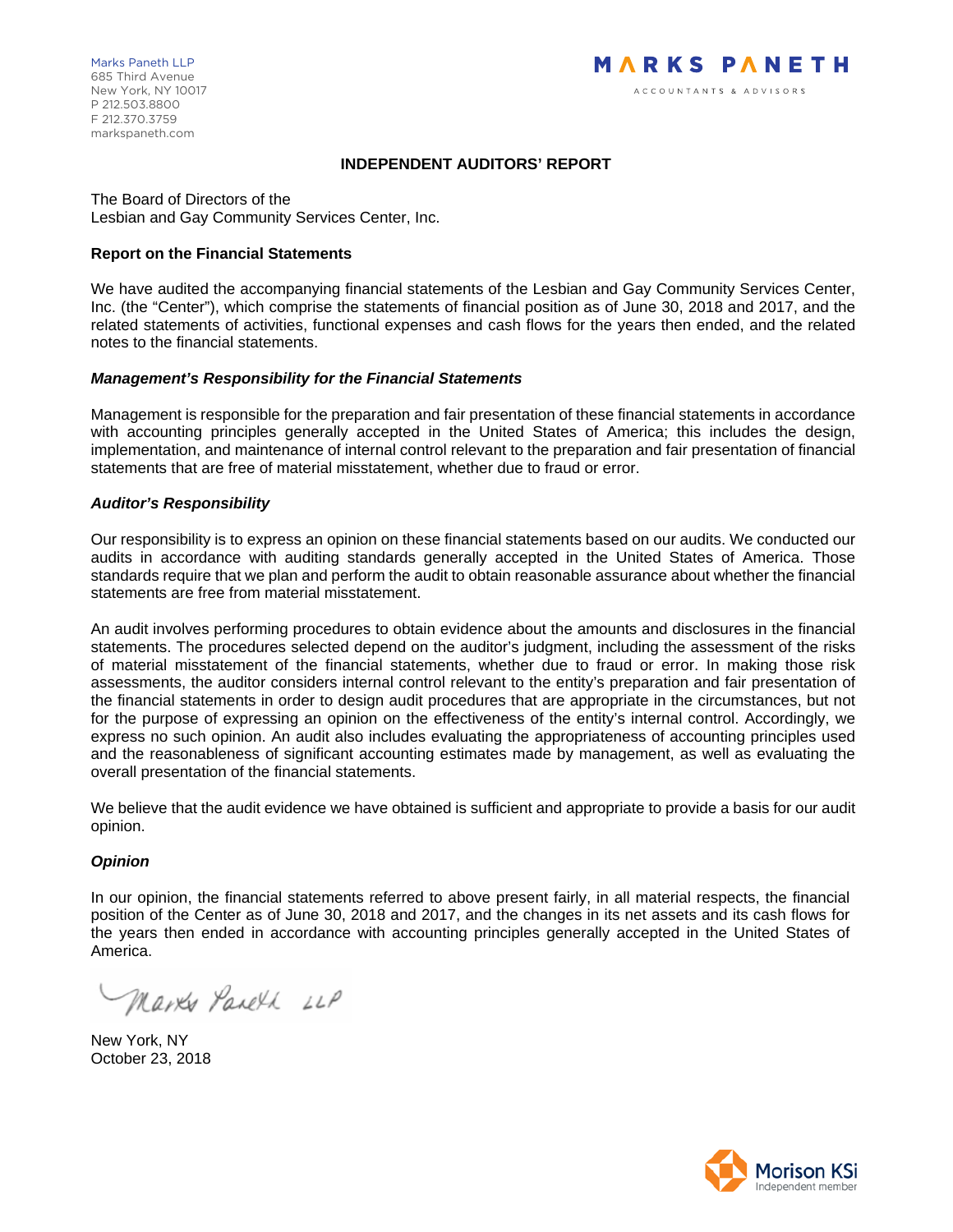#### **LESBIAN AND GAY COMMUNITY SERVICES CENTER, INC. STATEMENTS OF FINANCIAL POSITION AS OF JUNE 30, 2018 AND 2017**

|                                                |    | 2018       |    | 2017       |
|------------------------------------------------|----|------------|----|------------|
| <b>ASSETS</b>                                  |    |            |    |            |
| Cash and cash equivalents (Notes 2C and 11)    | \$ | 2,507,573  | \$ | 4,482,511  |
| Investments (Notes 2M, 2N, 3 and 4)            |    | 3,654,989  |    |            |
| Government grants receivable (Note 2H)         |    | 1,384,300  |    | 1,239,199  |
| Contributions receivable, net (Notes 2F and 5) |    | 2,161,671  |    | 871,923    |
| Other receivables, net (Note 2F)               |    | 23,122     |    | 632,593    |
| Prepaid expenses and other assets              |    | 516,568    |    | 337,902    |
| Cash held for other agencies (Note 2D)         |    | 133,738    |    | 391,449    |
| Property and equipment, net (Notes 2E and 6)   |    | 17,031,974 |    | 17,388,163 |
| <b>TOTAL ASSETS</b>                            | S  | 27,413,935 | S  | 25,343,740 |
| <b>LIABILITIES</b>                             |    |            |    |            |
| Accounts payable and accrued expenses          | \$ | 730,655    | \$ | 724,413    |
| Deferred revenue (Note 2I)                     |    | 179,147    |    | 180,263    |
| Amounts held for other agencies (Note 2D)      |    | 133,738    |    | 391,449    |
| Mortgage payable (Note 7)                      |    | 2,018,291  |    | 2,088,590  |
| <b>TOTAL LIABILITIES</b>                       |    | 3,061,831  |    | 3,384,715  |
| <b>COMMITMENTS AND CONTINGENCIES (Note 10)</b> |    |            |    |            |
| <b>NET ASSETS (Note 2B)</b>                    |    |            |    |            |
| Unrestricted:                                  |    |            |    |            |
| Operations                                     |    | 802.661    |    | 75.208     |
| Board-designated (Note 2B)                     |    | 3,140,136  |    | 2,603,850  |
| Net investment in property and equipment       |    | 17,031,974 |    | 17,388,163 |
| <b>Total unrestricted</b>                      |    | 20,974,771 |    | 20,067,221 |
| Temporarily restricted (Note 8)                |    | 3,377,333  |    | 1,891,804  |
| <b>TOTAL NET ASSETS</b>                        |    | 24,352,104 |    | 21,959,025 |
| <b>TOTAL LIABILITIES AND NET ASSETS</b>        |    | 27,413,935 |    | 25,343,740 |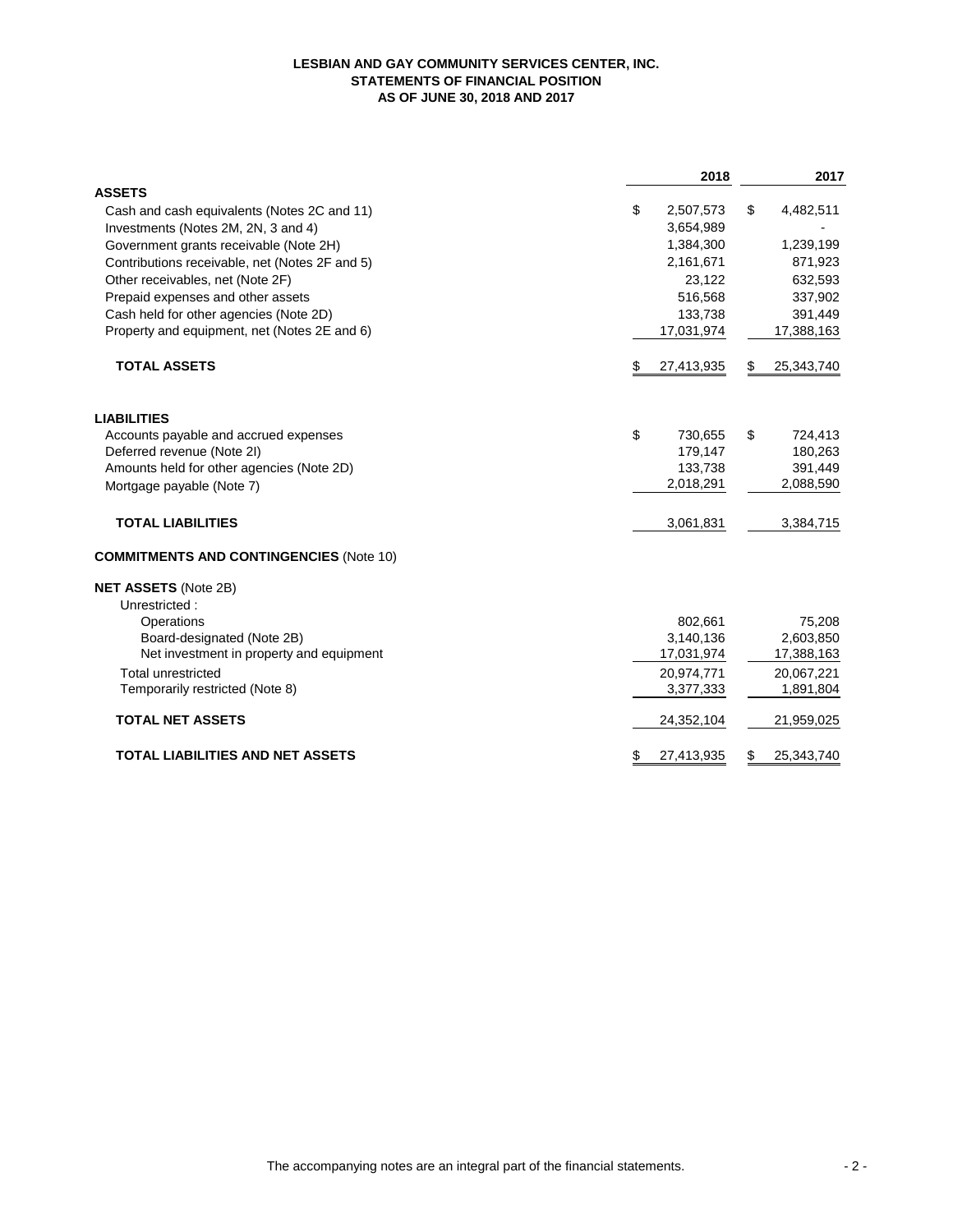# **LESBIAN AND GAY COMMUNITY SERVICES CENTER, INC. STATEMENTS OF ACTIVITIES FOR THE YEARS ENDED JUNE 30, 2018 AND 2017**

|                                                        | For the Year Ended June 30, 2018 |                     |    |                                         |    |                      | For the Year Ended June 30, 2017 |                     |    |                                         |     |                      |
|--------------------------------------------------------|----------------------------------|---------------------|----|-----------------------------------------|----|----------------------|----------------------------------|---------------------|----|-----------------------------------------|-----|----------------------|
|                                                        |                                  | <b>Unrestricted</b> |    | <b>Temporarily</b><br><b>Restricted</b> |    | <b>Total</b><br>2018 |                                  | <b>Unrestricted</b> |    | <b>Temporarily</b><br><b>Restricted</b> |     | <b>Total</b><br>2017 |
| <b>PUBLIC SUPPORT AND REVENUE:</b>                     |                                  |                     |    |                                         |    |                      |                                  |                     |    |                                         |     |                      |
| Special events revenue (net of direct expenses of      |                                  |                     |    |                                         |    |                      |                                  |                     |    |                                         |     |                      |
| \$647,364 and \$690,709, respectively)                 | \$                               | 3,118,426           | \$ |                                         | \$ | 3,118,426            | \$                               | 3,117,125           | \$ |                                         | \$  | 3,117,125            |
| Government grants (Note 2H)                            |                                  | 4,489,271           |    |                                         |    | 4,489,271            |                                  | 3,453,018           |    |                                         |     | 3,453,018            |
| Contributions (Note 2F)                                |                                  | 842,794             |    | 4,731,288                               |    | 5,574,082            |                                  | 1,562,953           |    | 2,724,395                               |     | 4,287,348            |
| Donated services (Note 2J)                             |                                  | 697,019             |    |                                         |    | 697,019              |                                  | 103,433             |    |                                         |     | 103,433              |
| Legacies and bequests (Notes 2F and 8)                 |                                  | 602,983             |    |                                         |    | 602,983              |                                  | 1,243,849           |    |                                         |     | 1,243,849            |
| Program revenue                                        |                                  | 101,573             |    |                                         |    | 101,573              |                                  | 201,151             |    |                                         |     | 201,151              |
| Medicaid revenue                                       |                                  | 567,326             |    |                                         |    | 567,326              |                                  | 416,150             |    |                                         |     | 416,150              |
| Space usage fees                                       |                                  | 517,163             |    |                                         |    | 517,163              |                                  | 492,944             |    |                                         |     | 492,944              |
| Other revenue (Note 3)                                 |                                  | 34,483              |    |                                         |    | 34,483               |                                  | 30,714              |    |                                         |     | 30,714               |
| Net assets released from restrictions (Notes 2B and 8) |                                  | 3,245,759           |    | (3,245,759)                             |    |                      |                                  | 1,860,316           |    | (1,860,316)                             |     |                      |
| TOTAL PUBLIC SUPPORT AND REVENUE                       |                                  | 14,216,797          |    | 1,485,529                               |    | 15,702,326           |                                  | 12,481,653          |    | 864,079                                 |     | 13,345,732           |
| <b>EXPENSES</b> (Note 2L):<br>Program services:        |                                  |                     |    |                                         |    |                      |                                  |                     |    |                                         |     |                      |
| Youth programs                                         |                                  | 2,797,828           |    |                                         |    | 2,797,828            |                                  | 2,950,220           |    |                                         |     | 2,950,220            |
| Adult programs                                         |                                  | 5,555,489           |    |                                         |    | 5,555,489            |                                  | 4,066,514           |    |                                         |     | 4,066,514            |
| Arts and culture                                       |                                  | 2,049,274           |    |                                         |    | 2,049,274            |                                  | 1,603,812           |    |                                         |     | 1,603,812            |
| Total program services                                 |                                  | 10,402,591          |    |                                         |    | 10,402,591           |                                  | 8,620,546           |    |                                         |     | 8,620,546            |
| Supporting services:                                   |                                  |                     |    |                                         |    |                      |                                  |                     |    |                                         |     |                      |
| Management and general                                 |                                  | 1,386,729           |    |                                         |    | 1,386,729            |                                  | 1,483,942           |    |                                         |     | 1,483,942            |
| Fundraising                                            |                                  | 1,519,927           |    |                                         |    | 1,519,927            |                                  | 1,271,768           |    |                                         |     | 1,271,768            |
| Total supporting services                              |                                  | 2,906,656           |    |                                         |    | 2,906,656            |                                  | 2,755,710           |    |                                         |     | 2,755,710            |
| <b>TOTAL EXPENSES</b>                                  |                                  | 13,309,247          |    |                                         |    | 13,309,247           |                                  | 11,376,256          |    |                                         |     | 11,376,256           |
| <b>CHANGE IN NET ASSETS</b>                            |                                  | 907,550             |    | 1,485,529                               |    | 2,393,079            |                                  | 1,105,397           |    | 864,079                                 |     | 1,969,476            |
| Net assets - beginning of year                         |                                  | 20,067,221          |    | 1,891,804                               |    | 21,959,025           |                                  | 18,961,824          |    | 1,027,725                               |     | 19,989,549           |
| <b>NET ASSETS - END OF YEAR</b>                        |                                  | 20,974,771          |    | 3,377,333                               | \$ | 24,352,104           | \$                               | 20,067,221          | \$ | 1,891,804                               | SS. | 21,959,025           |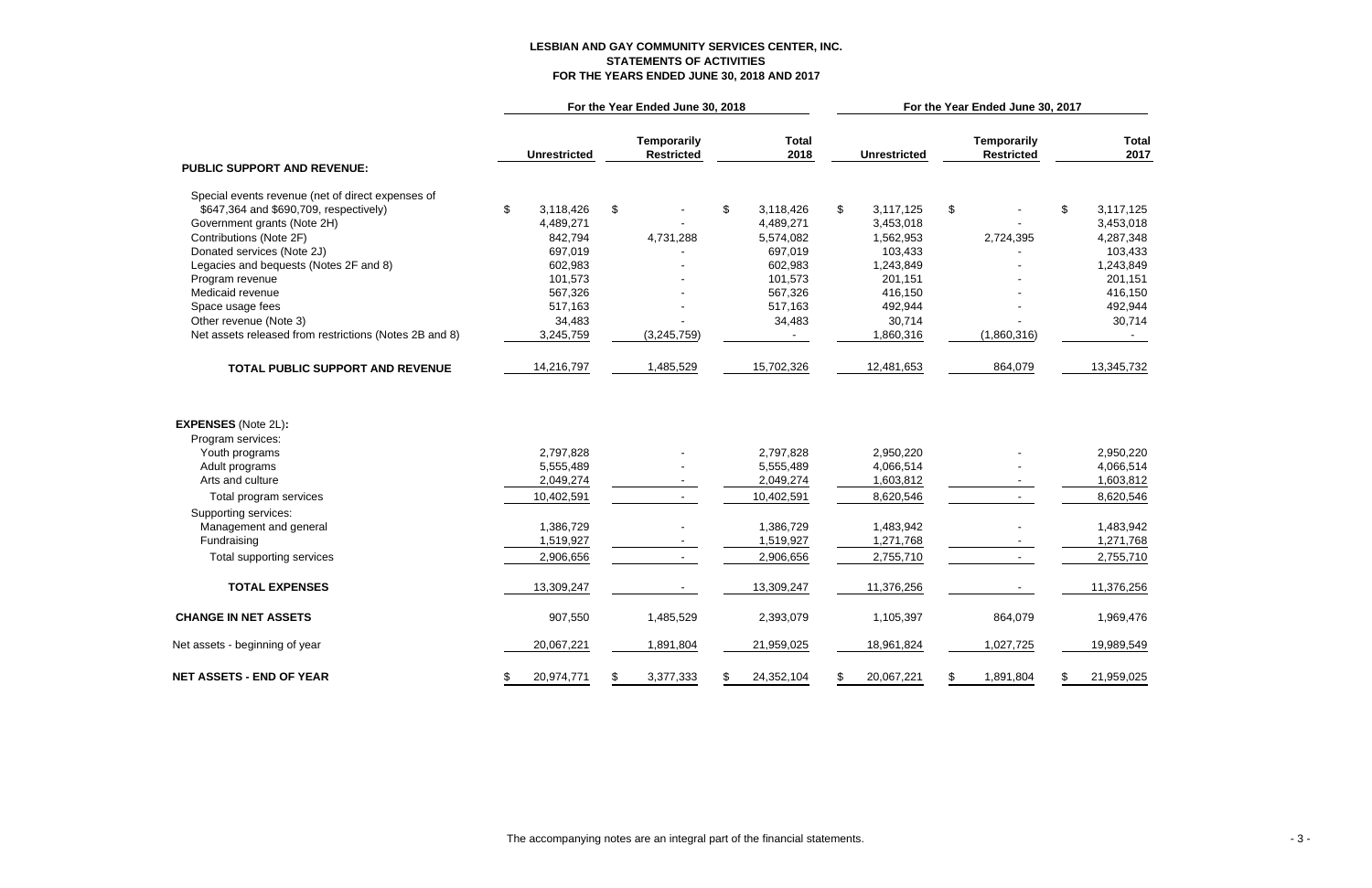# **LESBIAN AND GAY COMMUNITY SERVICES CENTER, INC. STATEMENT OF FUNCTIONAL EXPENSES FOR THE YEAR ENDED JUNE 30, 2018**

**(With Comparative Totals for the Year Ended June 30, 2017)**

|                                              | For the Year Ended June 30, 2018 |                 |  |                         |    |                 |     |                            |    |                   |     |                    |     |                   |      |              |                |
|----------------------------------------------|----------------------------------|-----------------|--|-------------------------|----|-----------------|-----|----------------------------|----|-------------------|-----|--------------------|-----|-------------------|------|--------------|----------------|
|                                              |                                  |                 |  | <b>Program Services</b> |    |                 |     | <b>Supporting Services</b> |    |                   |     |                    |     |                   |      |              |                |
|                                              |                                  |                 |  |                         |    |                 |     | <b>Total</b>               |    | <b>Management</b> |     |                    |     | <b>Total</b>      |      |              |                |
|                                              |                                  | Youth           |  | <b>Adult</b>            |    | <b>Arts and</b> |     | Program                    |    | and               |     |                    |     | <b>Supporting</b> |      | <b>Total</b> | <b>Total</b>   |
|                                              |                                  | <b>Programs</b> |  | <b>Programs</b>         |    | <b>Culture</b>  |     | <b>Services</b>            |    | General           |     | <b>Fundraising</b> |     | <b>Services</b>   |      | 2018         | 2017           |
| Salaries                                     | \$                               | 1,304,441       |  | 2,794,657               | \$ | 670,975         | \$. | 4,770,073                  | \$ | 630,702           | \$  | 625,931            | \$. | ,256,633          | - \$ | 6,026,706    | 5,566,042<br>S |
| Payroll taxes and employee benefits (Note 9) |                                  | 303,141         |  | 641,011                 |    | 149,861         |     | 1,094,013                  |    | 167,136           |     | 105,166            |     | 272,302           |      | 1,366,315    | 1,257,214      |
| Total salaries and related costs             |                                  | 1,607,582       |  | 3,435,668               |    | 820,836         |     | 5,864,086                  |    | 797,838           |     | 731,097            |     | 1,528,935         |      | 7,393,021    | 6,823,256      |
| Professional fees (Note 2J)                  |                                  | 118,520         |  | 1,191,162               |    | 664,757         |     | 1,974,439                  |    | 308,948           |     | 363,822            |     | 672,770           |      | 2,647,209    | 1,582,001      |
| Occupancy                                    |                                  | 54,714          |  | 79,884                  |    | 49,646          |     | 184,244                    |    | 21,004            |     | 13,751             |     | 34,755            |      | 218,999      | 233,501        |
| Building and office supplies                 |                                  | 36,754          |  | 87,662                  |    | 13,162          |     | 137,578                    |    | 87,779            |     | 107,871            |     | 195,650           |      | 333,228      | 206,854        |
| Printing, publication and postage            |                                  | 21,557          |  | 6,708                   |    | 18,959          |     | 47,224                     |    | 9,531             |     | 70,141             |     | 79,672            |      | 126,896      | 115,760        |
| Advertising and marketing (Note 2K)          |                                  | 58,231          |  | 62,476                  |    | 224             |     | 120,931                    |    | 6,070             |     | 335                |     | 6,405             |      | 127,336      | 71,110         |
| Training and conferences                     |                                  | 172,512         |  | 164,913                 |    | 55,261          |     | 392,686                    |    | 10,052            |     | 1,177              |     | 11,229            |      | 403,915      | 259,842        |
| Food and refeshments                         |                                  | 96,978          |  | 13,746                  |    | 13,306          |     | 124,030                    |    | 11,353            |     | 24,026             |     | 35,379            |      | 159,409      | 230,256        |
| Equipment and rental (Note 10B)              |                                  | 39,795          |  | 10,817                  |    | 97,221          |     | 147,833                    |    | 8,690             |     | 9,128              |     | 17,818            |      | 165,651      | 119,563        |
| Insurance                                    |                                  | 34,704          |  | 32,140                  |    | 13,826          |     | 80,670                     |    | 6,026             |     | 3,318              |     | 9,344             |      | 90,014       | 78,062         |
| Repairs and maintenance                      |                                  | 78,163          |  | 68,071                  |    | 26,847          |     | 173,081                    |    | 41,768            |     | 32,740             |     | 74,508            |      | 247,589      | 182,389        |
| Interest (Note 7)                            |                                  | 32,422          |  | 23,007                  |    | 15,485          |     | 70,914                     |    | 4,109             |     | 7,756              |     | 11,865            |      | 82,779       | 133,901        |
| Depreciation (Notes 2E and 6)                |                                  | 298,630         |  | 211,909                 |    | 142,628         |     | 653,167                    |    | 38,774            |     | 71,492             |     | 110,266           |      | 763,433      | 809,167        |
| Bad debt                                     |                                  | 31,001          |  | 57,342                  |    | 17,054          |     | 105,397                    |    | 6,690             |     | 11,513             |     | 18,203            |      | 123,600      | 96,770         |
| Other                                        |                                  | 116,265         |  | 109,984                 |    | 100,062         |     | 326,311                    |    | 28,097            |     | 71,760             |     | 99,857            |      | 426,168      | 433,824        |
| <b>TOTAL EXPENSES</b>                        |                                  | 2,797,828       |  | 5,555,489               |    | 2,049,274       |     | 10,402,591                 |    | 1,386,729         | -85 | 1,519,927          | S.  | 2,906,656         |      | 13,309,247   | \$11,376,256   |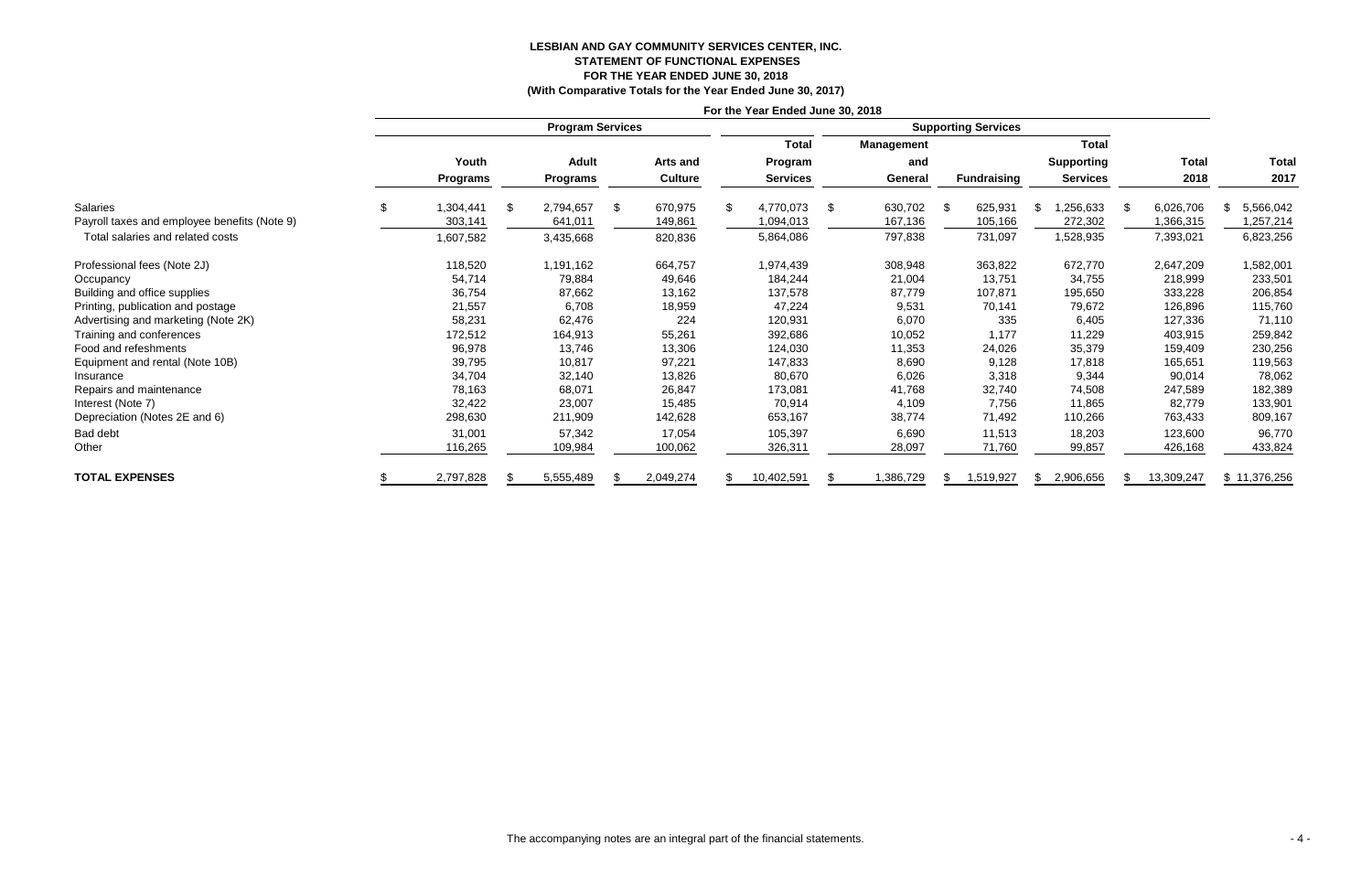# **LESBIAN AND GAY COMMUNITY SERVICES CENTER, INC. STATEMENT OF FUNCTIONAL EXPENSES FOR THE YEAR ENDED JUNE 30, 2017**

|                                              | <b>Program Services</b> |    |                 |    |                |     |                 | <b>Supporting Services</b> |                   |    |                    |    |                   |                 |
|----------------------------------------------|-------------------------|----|-----------------|----|----------------|-----|-----------------|----------------------------|-------------------|----|--------------------|----|-------------------|-----------------|
|                                              |                         |    |                 |    |                |     | <b>Total</b>    |                            | <b>Management</b> |    |                    |    | <b>Total</b>      |                 |
|                                              | Youth                   |    | <b>Adult</b>    |    | Arts and       |     | Program         |                            | and               |    |                    |    | <b>Supporting</b> |                 |
|                                              | <b>Programs</b>         |    | <b>Programs</b> |    | <b>Culture</b> |     | <b>Services</b> |                            | General           |    | <b>Fundraising</b> |    | <b>Services</b>   | <b>Total</b>    |
| <b>Salaries</b>                              | \$<br>1,487,352         | \$ | 2,412,669       | \$ | 447,372        | \$. | 4,347,393       | \$                         | 714,262           | \$ | 504,387            | S  | 1,218,649         | \$<br>5,566,042 |
| Payroll taxes and employee benefits (Note 9) | 343,643                 |    | 575,441         |    | 108,757        |     | 1,027,841       |                            | 129,503           |    | 99,870             |    | 229,373           | ,257,214        |
| Total salaries and related costs             | 830,995                 |    | 2,988,110       |    | 556,129        |     | 5,375,234       |                            | 843,765           |    | 604,257            |    | 1,448,022         | 6,823,256       |
| Professional fees (Note 2J)                  | 130,942                 |    | 405,817         |    | 440,798        |     | 977,557         |                            | 264,413           |    | 340,031            |    | 604,444           | 1,582,001       |
| Occupancy                                    | 52,026                  |    | 60,283          |    | 87,993         |     | 200,302         |                            | 19,827            |    | 13,372             |    | 33,199            | 233,501         |
| Building and office supplies                 | 45,087                  |    | 42,672          |    | 9,142          |     | 96,901          |                            | 70,261            |    | 39,692             |    | 109,953           | 206,854         |
| Printing, publication and postage            | 8,565                   |    | 8,373           |    | 7,706          |     | 24,644          |                            | 15,081            |    | 76,035             |    | 91,116            | 115,760         |
| Advertising and marketing (Note 2K)          | 48,508                  |    | 11,582          |    | 2,620          |     | 62,710          |                            | 4,817             |    | 3,583              |    | 8,400             | 71,110          |
| Training and conferences                     | 74,710                  |    | 67,907          |    | 89,720         |     | 232,337         |                            | 15,681            |    | 11,824             |    | 27,505            | 259,842         |
| Food and refeshments                         | 127,793                 |    | 22,079          |    | 46,584         |     | 196,456         |                            | 11,168            |    | 22,632             |    | 33,800            | 230,256         |
| Equipment and rental                         | 38,917                  |    | 20,065          |    | 37,905         |     | 96,887          |                            | 9,813             |    | 12,863             |    | 22,676            | 119,563         |
| Insurance                                    | 16,160                  |    | 29,648          |    | 23,399         |     | 69,207          |                            | 5,386             |    | 3,469              |    | 8,855             | 78,062          |
| Repairs and maintenance                      | 45,876                  |    | 52,331          |    | 59,155         |     | 157,362         |                            | 15,357            |    | 9,670              |    | 25,027            | 182,389         |
| Interest (Note 7)                            | 48,030                  |    | 34,083          |    | 22,940         |     | 105,053         |                            | 15,983            |    | 12,865             |    | 28,848            | 133,901         |
| Depreciation (Notes 2E and 6)                | 294,521                 |    | 208,995         |    | 140,666        |     | 644,182         |                            | 102,996           |    | 61,989             |    | 164,985           | 809,167         |
| Bad debt                                     | 26,192                  |    | 35,674          |    | 16,997         |     | 78,863          |                            | 10,969            |    | 6,938              |    | 17,907            | 96,770          |
| Other                                        | 161,898                 |    | 78,895          |    | 62,058         |     | 302,851         |                            | 78,425            |    | 52,548             |    | 130,973           | 433,824         |
| <b>TOTAL EXPENSES</b>                        | 2,950,220               |    | 4,066,514       |    | ,603,812       |     | 8,620,546       |                            | 1,483,942         |    | 1,271,768          | S. | 2,755,710         | 11,376,256      |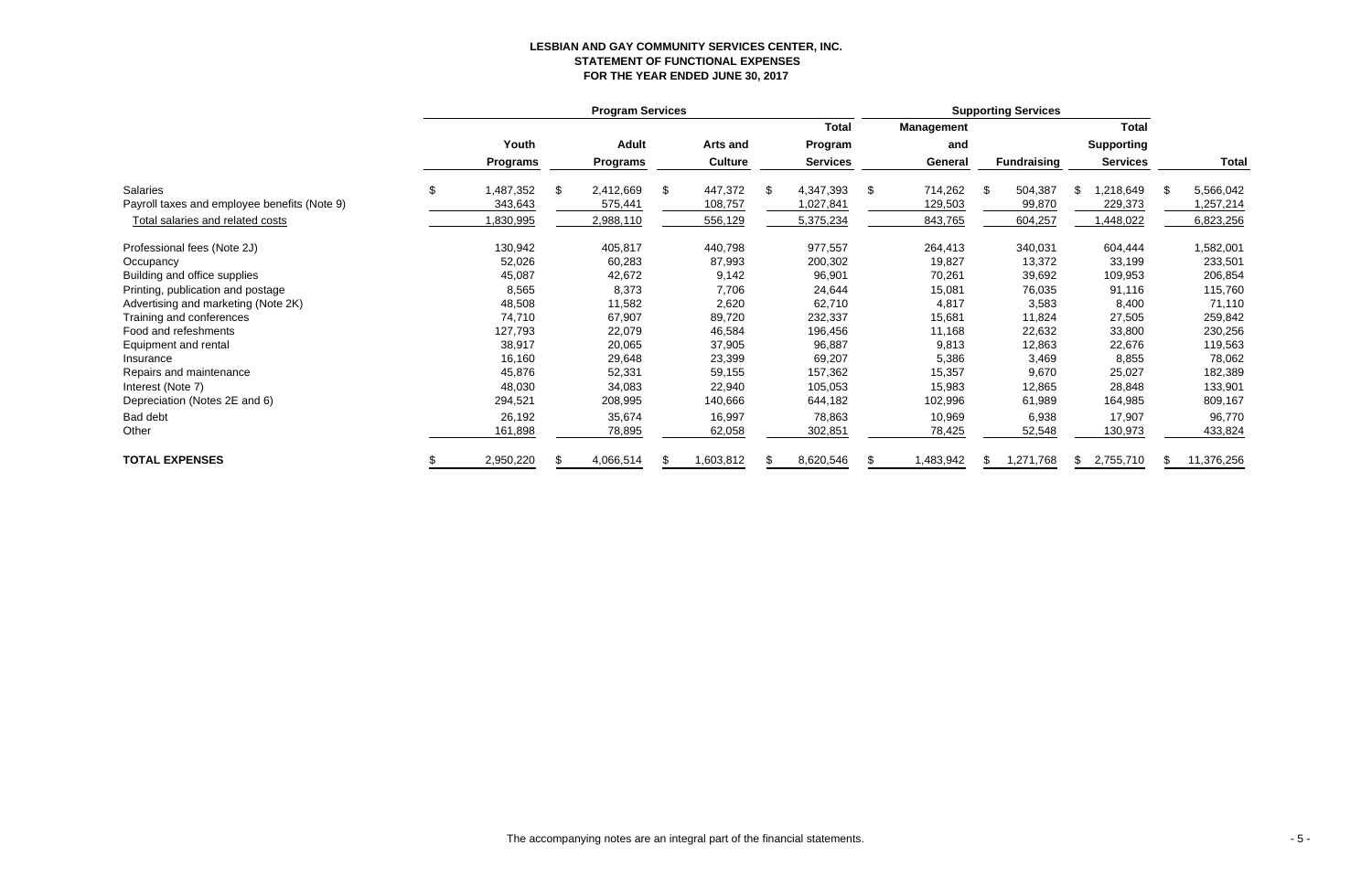# **LESBIAN AND GAY COMMUNITY SERVICES CENTER, INC. STATEMENTS OF CASH FLOWS FOR THE YEARS ENDED JUNE 30, 2018 AND 2017**

|                                                                      | 2018            | 2017            |
|----------------------------------------------------------------------|-----------------|-----------------|
| <b>CASH FLOWS FROM OPERATING ACTIVITIES:</b><br>Change in net assets | \$<br>2,393,079 | \$<br>1,969,476 |
| Adjustments to reconcile change in net assets to                     |                 |                 |
| net cash provided by operating activities:                           |                 |                 |
| Depreciation                                                         | 763,433         | 809,167         |
| Bad debt expense                                                     | 123,600         | 96,770          |
| Changes in operating assets and liabilities:                         |                 |                 |
| (Increase) decrease in assets:                                       |                 |                 |
| Government grants receivable                                         | (145, 101)      | (256, 469)      |
| Contributions receivable                                             | (1,413,348)     | (97, 284)       |
| Other receivables                                                    | 609,471         | (227, 281)      |
| Prepaid expenses and other assets                                    | (178, 666)      | 7,342           |
| Increase (decrease) in liabilities:                                  |                 |                 |
| Accounts payable and accrued expenses                                | 6,242           | 154,233         |
| Government refundable advances                                       |                 | (124, 500)      |
| Deferred revenue                                                     | (1, 116)        | 50,068          |
| <b>Net Cash Provided by Operating Activities</b>                     | 2,157,594       | 2,381,522       |
| <b>CASH FLOWS FROM INVESTING ACTIVITIES:</b>                         |                 |                 |
| Purchases of investments                                             | (3,654,989)     |                 |
| Purchases of property and equipment                                  | (407, 244)      | (34, 614)       |
| <b>Net Cash Used in Investing Activities</b>                         | (4,062,233)     | (34, 614)       |
| <b>CASH FLOWS FROM FINANCING ACTIVITIES:</b>                         |                 |                 |
| Proceeds from mortgage payable                                       |                 | 2,100,000       |
| Repayment of mortgage payable                                        | (70, 299)       | (2, 158, 452)   |
| <b>Net Cash Used in Financing Activities</b>                         | (70, 299)       | (58, 452)       |
| NET INCREASE (DECREASE) IN CASH AND CASH EQUIVALENTS                 | (1,974,938)     | 2,288,456       |
|                                                                      |                 |                 |
| Cash and Cash Equivalents - beginning of year                        | 4,482,511       | 2,194,055       |
| CASH AND CASH EQUIVALENTS - END OF YEAR                              | \$<br>2,507,573 | \$<br>4,482,511 |
| <b>Supplemental Disclosure of Cash Flow Information:</b>             |                 |                 |
| Cash paid during the year for interest                               | \$<br>82,779    | \$<br>133,901   |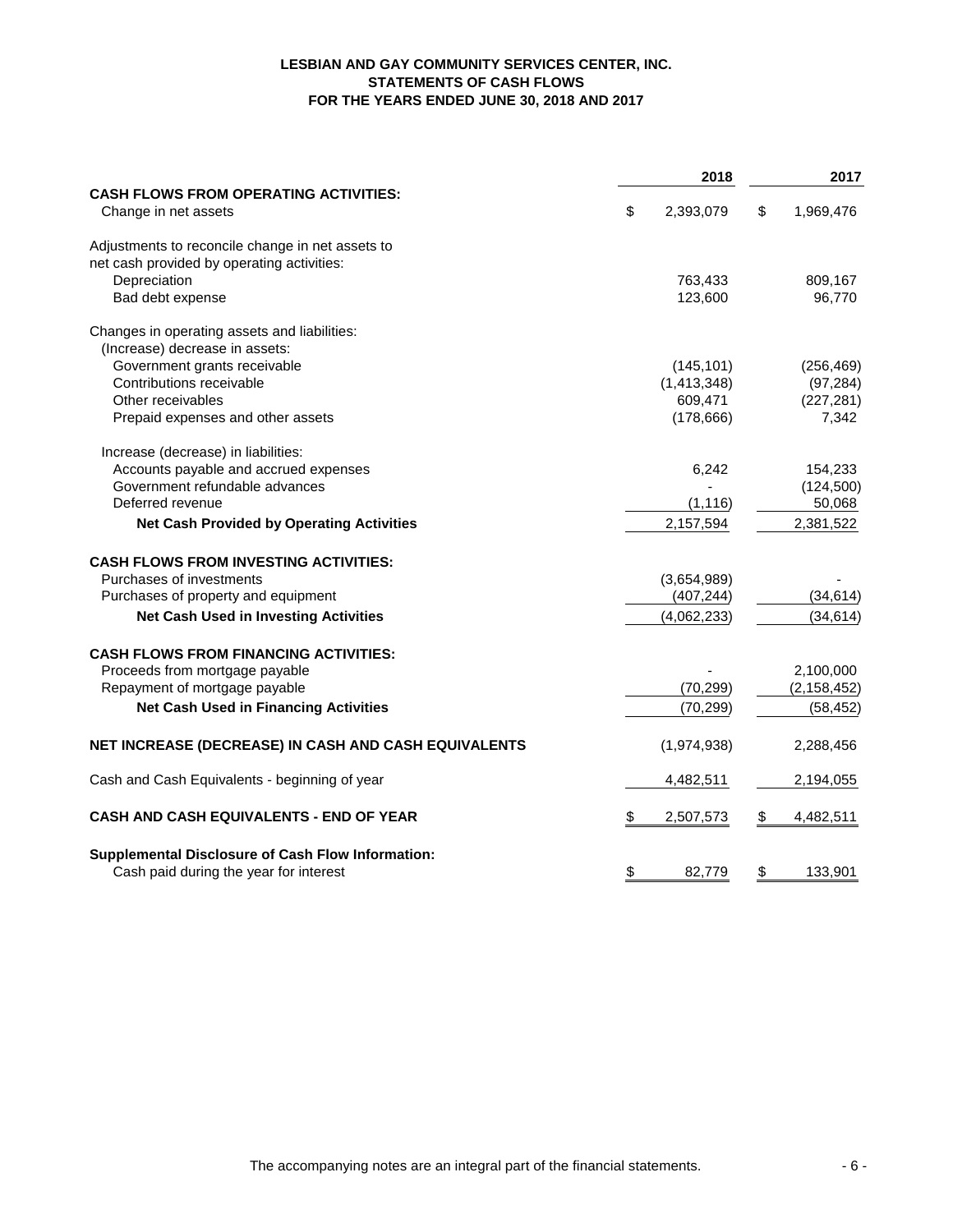### **NOTE 1 – ORGANIZATION AND TAX STATUS**

Lesbian and Gay Community Services Center, Inc. doing business as The Lesbian, Gay, Bisexual & Transgender Community Center (the "Center") is a unique organization located in New York City. The Center is operated as a not-for-profit entity and is exempt from federal income taxes under Section 501(c)(3) of the Internal Revenue Code.

The Center's mission is to empower community members to lead healthy and successful lives. The Center proudly celebrates the Lesbian, Gay, Bisexual & Transgender ("LGBT") community's diversity, and advocates for justice and opportunity.

The Center accomplishes its mission by providing various programs and services including:

### **Youth Programs**

**Center Youth** - The Center helps LGBT young people to live independently, establish support networks and effect positive, social change. Open to youth between the ages of 13 and 21, the Center Youth program builds selfesteem and helps participants succeed in achieving their life goals.

**Center Families** - For more than two decades, the Center has been helping the LGBT community build, nurture, protect and grow our families. Whether someone is ready to start a family, looking to make a play date with other LGBT families or just seeking an LGBT-family-friendly environment, the Center provides help. The Center has supported thousands of LGBT families over the years with relationship and family counseling, parenthood programming, the LGBT Foster Care Project and family resource coaching.

### **Adult Programs**

**Center Recovery** - The Center offers the only New York State Office of Alcohol and Substance Abuse Services ("OASAS") licensed, outpatient substance use treatment program specifically designed for the LGBT community. Center Recovery is a medically supervised, intensive program for substance use and dependence. It uses an abstinence-based model and incorporates a range of holistic services for individuals and their families in the LGBT community, age 18 and older. The Center provides the tools clients need to lead sober, healthier lives.

**Center Wellness** - Through a range of programs, services and events, Center Wellness provides the mental and physical health resources to help people take charge and live the happy, healthy lives they deserve. Center Wellness offers smoking cessation assistance; short-term counseling; HIV and AIDS prevention and education; support for people living with HIV and AIDS; programs for the transgender and gender nonconforming community and support for LGBT immigrants.

# **Arts and Culture**

**Arts and Culture** - The Center produces the renowned Second Tuesday monthly arts and culture series and hosts a queer bookstore and cultural event space. The Center is also a permanent home for The Pat Parker/Vito Russo Center Library and The LGBT Community Center National History Archive. The Center provides a forum for artists, authors and performers to create, celebrate and connect.

**Information and Referral Services** - The Center provides a place in which LGBT people can meet, seek services and find support. What truly differentiates the Center is the sense of home it provides for the more than 6,000 people who visit each week.

**Meeting rooms and event spaces for rent** - The Center hosts a variety of parties, fundraisers, dinners, cultural events and educational opportunities - all celebrating the LGBT community.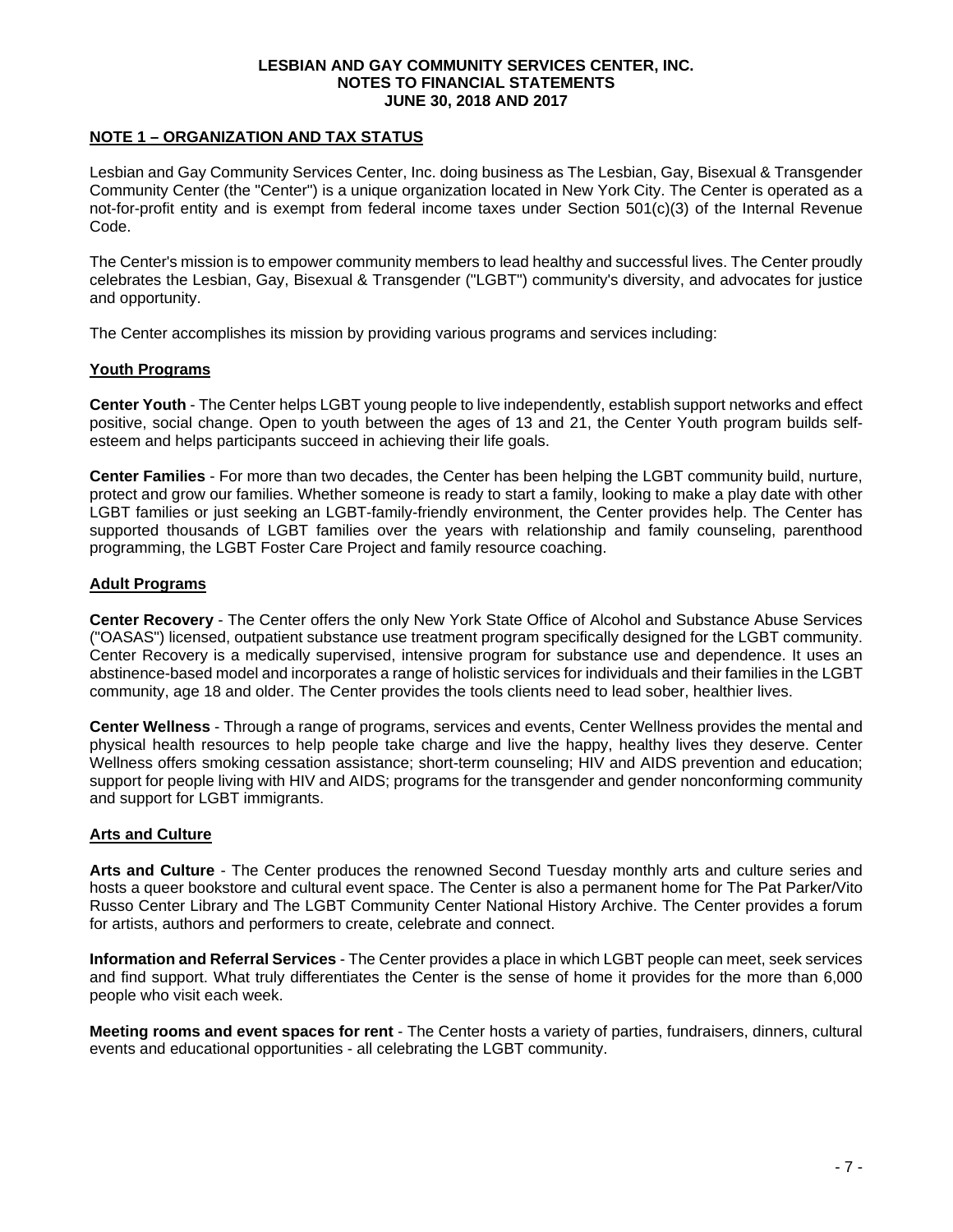### **NOTE 2 – SUMMARY OF SIGNIFICANT ACCOUNTING POLICIES**

#### A. *Basis of Presentation*

The Center's financial statements have been prepared on the accrual basis of accounting. The Center adheres to accounting principles generally accepted in the United States of America ("U.S. GAAP").

# B. *Net Assets*

The Center maintains its net assets under the following classes:

- Unrestricted represents the portion of net assets of the Center that are not restricted by donorimposed stipulations. Contributions are considered available for unrestricted use unless specifically restricted by the donor.
- Temporarily restricted net assets resulting from contributions and other inflows of assets whose use by the Center is limited by donor-imposed stipulations that either expire by the passage of time or can be fulfilled and removed by actions of the Center pursuant to those stipulations. When such stipulations end or are fulfilled, temporarily restricted net assets are reported in the statements of activities as net assets released from restrictions.
- Permanently restricted net assets with donor-imposed restrictions on the purpose of the gifts specifying they be maintained in perpetuity. Currently, the Center does not have permanently restricted net assets.

Board designated net assets consist of a strategic reserve fund (the "Fund") funded by bequests and legacies. The Fund may be used for working capital at the discretion of the Board on ratification of the annual budget. As of June 30, 2018 and 2017, Board designated net assets amounted to \$3,140,136 and \$2,603,850, respectively.

# C. *Cash and Cash Equivalents*

The Center considers all highly liquid investments purchased with maturities of three months or less to be cash equivalents.

# D. *Cash Held for Other Agencies*

The Center maintains cash for a few small agencies in connection with transactions in which the Center acts as a fiscal sponsor. The amount held for other agencies as of June 30, 2018 and 2017, amounted to \$133,738 and \$391,449, respectively, and is reflected on the accompanying statements of financial position as an asset and a liability.

# E. *Property and Equipment*

Property and equipment purchases above \$5,000 that the Center retains title to and with useful life of at least one year are capitalized at cost, or if donated, at the estimated fair value at the time of donation. Property and equipment purchased with funds from government contracts where title remains with the grantor and it is not probable that the Center will keep the asset at the completion of the contract are expensed in the year of purchase. Property and equipment is depreciated on a straight-line basis over the estimated useful life of the asset.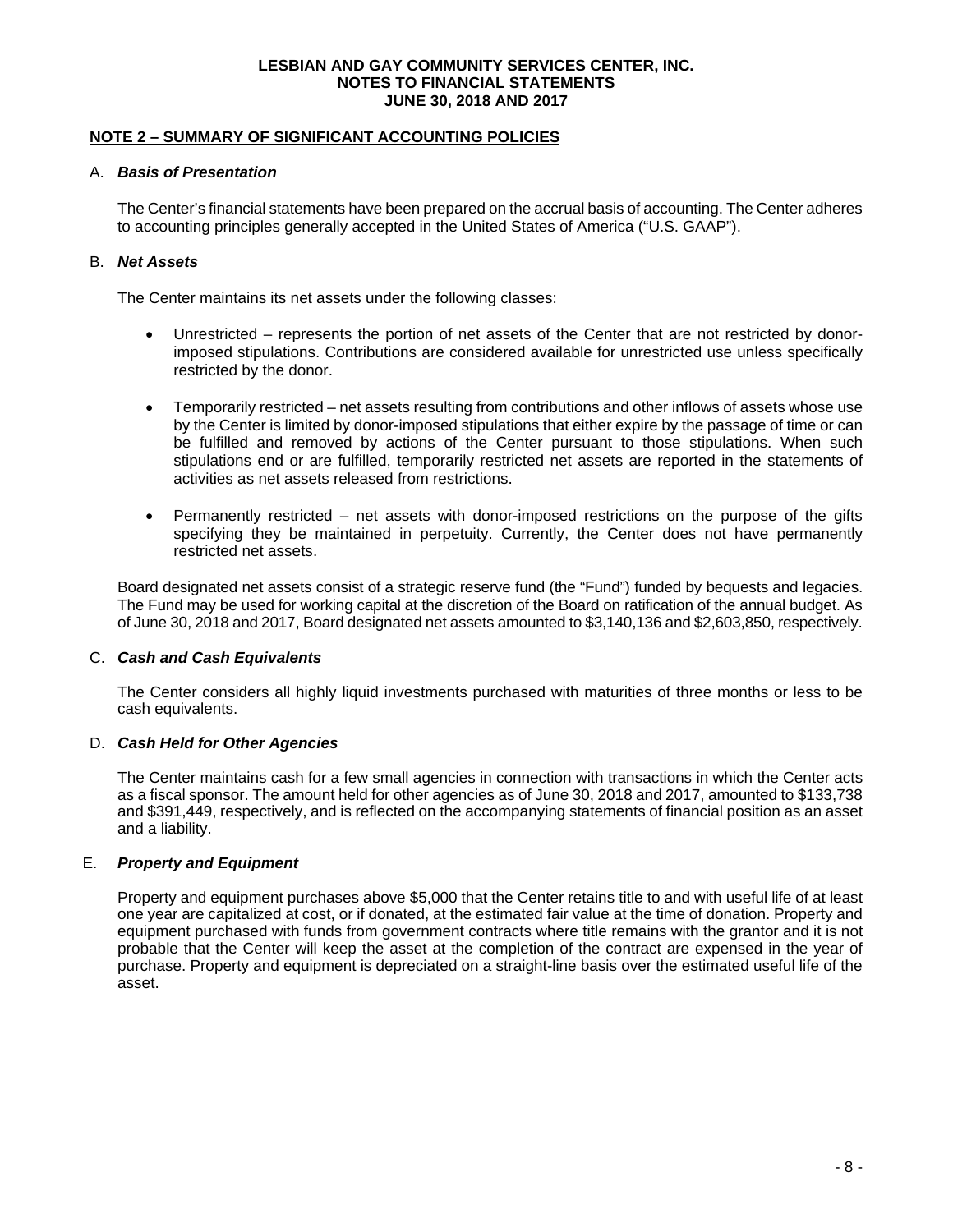# **NOTE 2 – SUMMARY OF SIGNIFICANT ACCOUNTING POLICIES (Continued)**

#### F. *Contributions and Contributions Receivable and Other Receivables*

Contribution are recognized when the donor makes a promise to give that is unconditional or when substantially all conditions have been met. Contributions receivable that are expected to be collected within one year are recorded at net realizable value. Contributions receivable that are expected to be collected in future years are recorded at the present value of their estimated future cash flows. If material to the financial statements, the discounts on those amounts are computed using risk-based interest rates applicable to the years in which the promises are received. Amortization of the discounts is included in contribution revenue.

The Center's management evaluates the need for an allowance for doubtful accounts applicable to its contributions receivable. Management's estimate is based on a combination of factors such as creditworthiness of donors, a review of individual accounts outstanding, the aged basis of the receivables, current economic conditions and historical experience. As of June 30, 2018 and 2017, the Center determined that an allowance of \$219,757 and \$151,344, respectively, was necessary for its contributions receivable. As of June 30, 2018 and 2017, the Center also determined that an allowance of \$5,133 and \$3,309, respectively, was necessary for other receivables, which consists of amounts receivable for program revenue and space usage fees.

#### G. *Legacies and Bequests*

Legacies and bequests are recognized as revenue when the Center is notified that actual or potential disputes are resolved and funds are forthcoming. Accordingly, bequests are accrued when will have passed through probate and legal counsel has confirmed amounts held on behalf of the Center.

#### H. *Government Grants*

The Center records receivable and revenue when earned based on established rates or contracts for services provided. Government grants are recorded as revenues to the extent that expenses have been incurred for the purposes specified by the grantors. To the extent amounts received exceed amounts spent, the Center records advances from government funders as a liability.

### I. *Deferred Revenue*

Fees collected that relate to programs and/or events that will occur in future periods have been recorded as deferred revenue and will be recognized in the period earned. Deferred revenue collected as of June 30, 2018 and 2017, amounted to \$179,147 and \$180,263, respectively.

#### J. *Donated Services*

Donated services are reported as contributions when the services create or enhance nonfinancial assets, require specialized skills and are provided by individuals possessing those skills and would typically need to be purchased if not provided in-kind. Board members and other individuals volunteer their time and perform a variety of tasks that assist the Center. These services have not been recorded in the financial statements as they do not meet the criteria outlined above.

For the years ended June 30, 2018 and 2017, the Center received donated services amounting to \$697,019 and \$103,433, respectively, which are recorded as both revenue and expense in the accompanying financial statements.

# K. *Advertising and Marketing*

Advertising and promotion costs are charged to operations when the advertising first takes place. Advertising expense for the years ended June 30, 2018 and 2017, amounted to \$127,336 and \$71,110, respectively.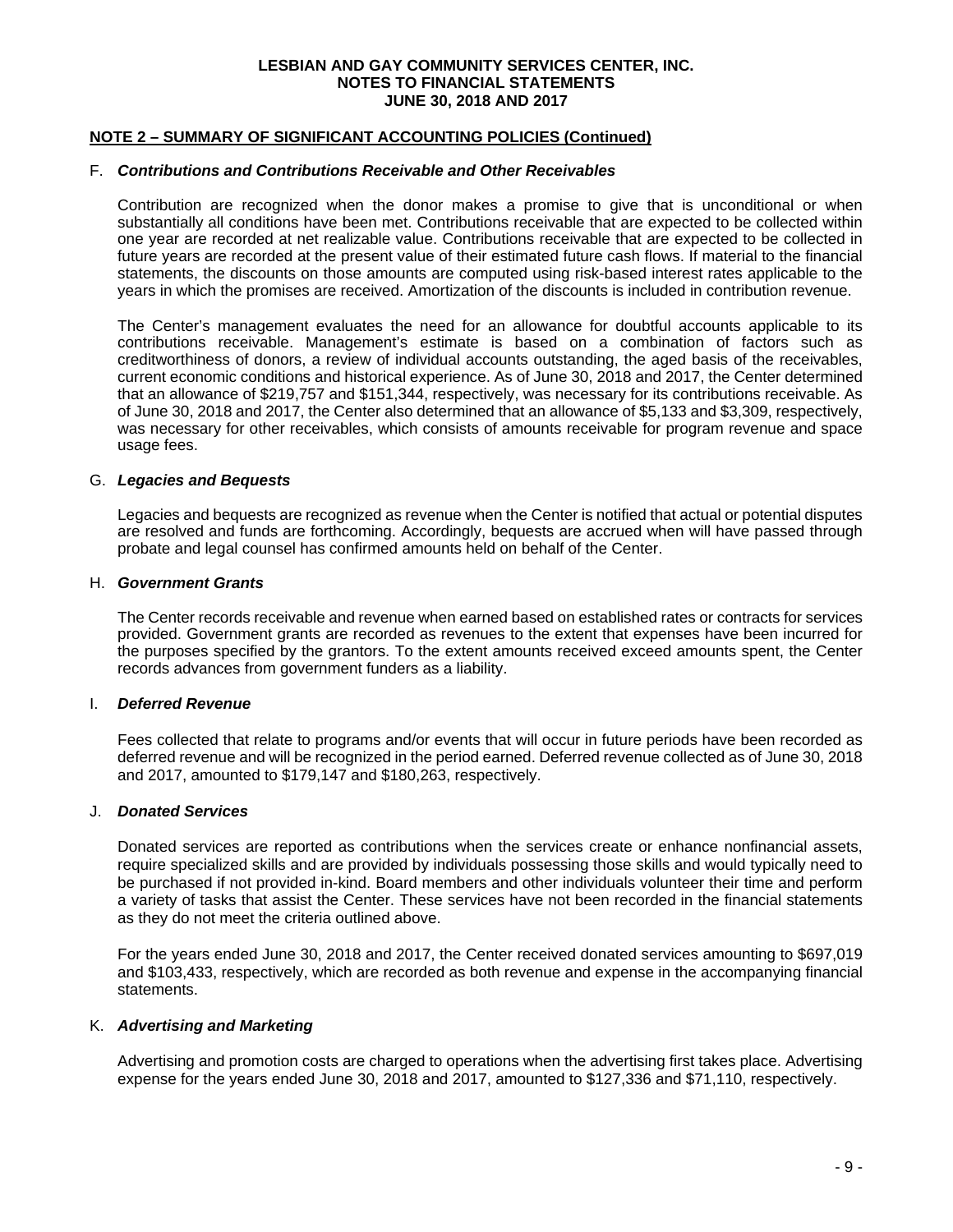## **NOTE 2 – SUMMARY OF SIGNIFICANT ACCOUNTING POLICIES (Continued)**

#### L. *Functional Allocation of Expenses*

The costs of providing the various programs and other activities have been summarized on a functional basis in the accompanying statements of activities. Accordingly, certain costs have been allocated among the program and supporting services benefited based on usage or other equitable bases established by management.

- M. *Investments -* Investments are stated at fair value. Realized and unrealized gains and losses are recognized as changes in net assets in the period in which they occur, and interest and dividends are recognized as revenue in the period earned.
- N. *Fair Value Measurements* Fair value measurements are based on the price that would be received to sell an asset or paid to transfer a liability in an orderly transaction between market participants at the measurement date. In order to increase consistency and comparability in fair value measurements, a fair value hierarchy prioritizes observable and unobservable inputs used to measure fair value into three levels, as described in Note 4.

#### O. *Use of Estimates*

The preparation of financial statements in conformity with U.S. GAAP requires the Center's management to make estimates and assumptions that affect the reported amounts of assets and liabilities, and disclosure of contingent assets and liabilities at the date of the financial statements, and the reported amounts of revenue and expenses during the reporting period. Actual results could differ from those estimates.

#### **NOTE 3 – INVESTMENTS**

Investments consist of the following as of June 30, 2018 and 2017:

|                    | 2018      | 2017 |
|--------------------|-----------|------|
| Money market funds | 3,654,989 |      |
|                    | 3,654,989 |      |

Interest and dividends amounted to approximately \$8,000 for the year ended June 30, 2018, and is included with other revenue on the accompanying statements of activities.

Investments are subject to market volatility that could substantially change their carrying value in the near term.

#### **NOTE 4 – FAIR VALUE MEASUREMENTS**

In determining fair value, the Center utilizes valuation techniques that maximize the use of observable inputs and minimize the use of unobservable inputs to the extent possible in its assessment of fair value.

The fair value hierarchy defines three levels as follows:

Level 1: Valuations based on quoted prices (unadjusted) in an active market that are accessible at the measurement date for identical assets or liabilities. The fair value hierarchy gives the highest priority to Level 1 inputs.

Level 2: Valuations based on observable inputs other than Level 1 prices such as quoted prices for similar assets or liabilities; quoted prices in inactive markets; or model-derived valuations in which all significant inputs are observable or can be derived principally from or corroborated with observable market data.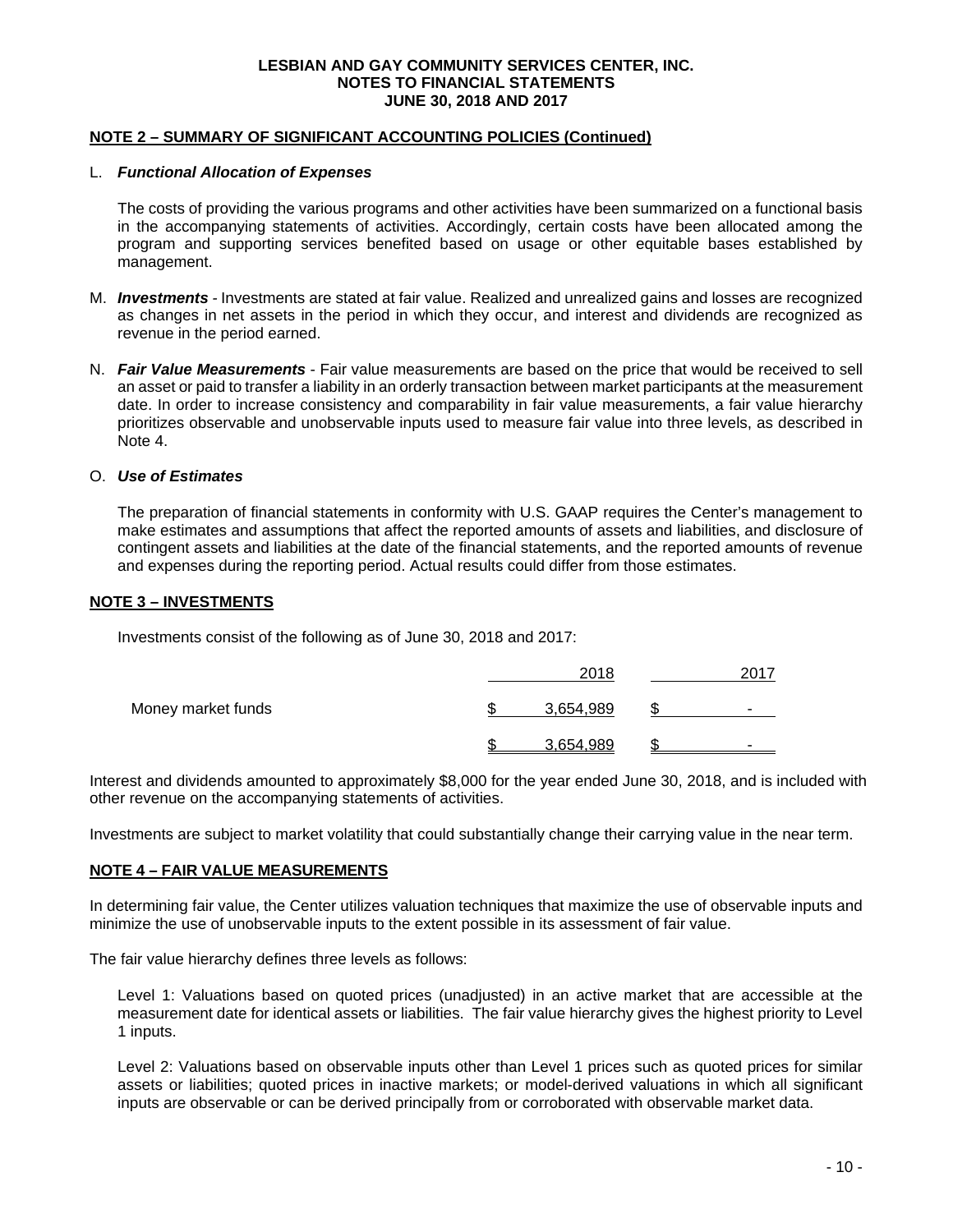#### **NOTE 4 – FAIR VALUE MEASUREMENTS (Continued)**

Level 3: Valuations based on unobservable inputs are used when little or no market data is available. The fair value hierarchy gives lowest priority to Level 3 inputs.

Investments in money market funds are valued using market prices in active markets (Level 1). Level 1 instrument valuations are obtained from real-time quotes for transactions in active exchange markets involving identical assets.

The availability of observable market data is monitored to assess the appropriate classification of financial instruments within the fair value hierarchy. Changes in economic conditions or model-based valuation techniques may require the transfer of financial instruments from one fair value level to another. In such instances, the transfer is reported at the end of the reporting period. For the years ended June 30, 2018 and 2017, there were no transfers in or out of levels 1, 2 or 3.

Financial assets carried at fair value as of June 30, 2018 are classified as Level 1 in the table as follows:

| ASSETS CARRIED AT FAIR VALUE:      | Level 1   | Total<br>2018 |
|------------------------------------|-----------|---------------|
| Investments:<br>Money market funds | 3.654.989 | \$ 3,654,989  |
| TOTAL ASSETS AT FAIR VALUE:        | 3.654.989 | 3.654.989     |

# **NOTE 5 – CONTRIBUTIONS RECEIVABLE**

Contributions receivable consist of the following as of June 30, 2018 and 2017:

|                                 | 2018       | 2017       |
|---------------------------------|------------|------------|
| Within one year                 | 2,287,428  | 869,087    |
| One to five years               | 94,000     | 154.180    |
|                                 | 2.381.248  | 1.023.267  |
| Allowance for doubtful accounts | (219, 757) | (151, 344) |
|                                 | 2.161.671  | 871.923    |

# **NOTE 6 – PROPERTY AND EQUIPMENT**

Property and equipment consists of the following as of June 30, 2018 and 2017:

|                                    | 2018              | 2017              | Estimated<br><b>Useful Lives</b> |
|------------------------------------|-------------------|-------------------|----------------------------------|
| Land                               | \$<br>227,150     | 227,150           |                                  |
| Building and building improvements | 24,648,272        | 24,611,097        | $5 - 35$ Years                   |
| Furniture and equipment            | 348,920           | 494,822           | $3 - 10$ Years                   |
| <b>Construction in Progress</b>    | 357,024           |                   |                                  |
|                                    | 25,581,366        | 25,333,069        |                                  |
| Less: Accumulated depreciation     | (8,549,392)       | (7,944,906)       |                                  |
|                                    | <u>17,031,974</u> | <u>17,388,163</u> |                                  |

For the years ended June 30, 2018 and 2017, depreciation expense amounted to \$763,433 and \$809,167, respectively. During the year ended June 30, 2018, fully depreciated property and equipment with an original cost of \$158,947 was disposed of.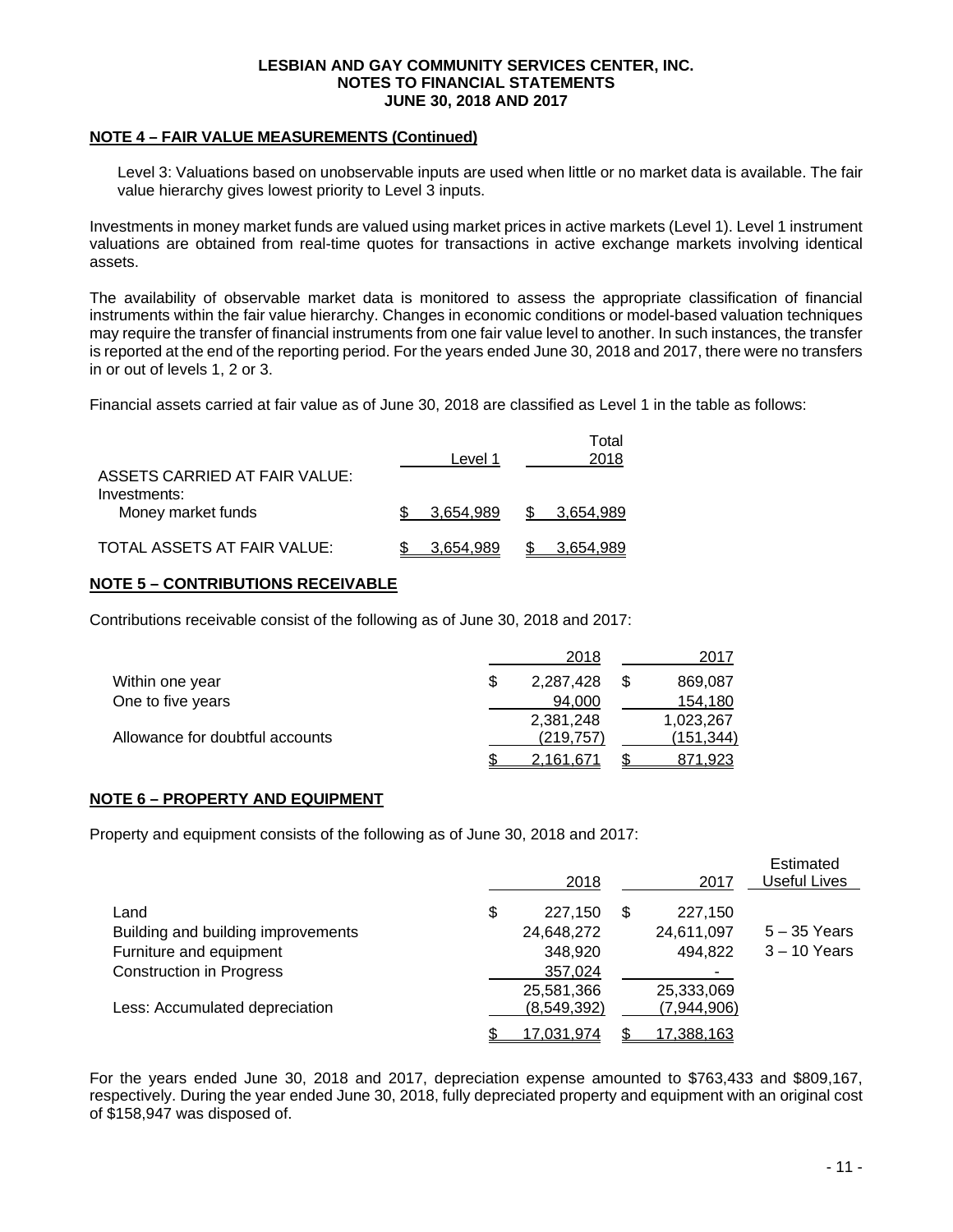#### **NOTE 6 – PROPERTY AND EQUIPMENT (Continued)**

Construction in progress primarily consists of amounts paid for software implementation and to install a monument. The projects are expected to be completed in 2019 at a remaining cost to complete of approximately \$825,000.

# **NOTE 7 – MORTGAGE PAYABLE**

During 2017, the Center refinanced their existing debt with a mortgage payable totaling \$2,100,000 to a bank. The mortgage bears interest at 3.97% and matures with a balloon payment on April 12, 2027. The loan is collateralized by the property located at 208 West 13<sup>th</sup> Street, New York, New York. The mortgage includes a financial covenant that the Center maintain a debt service coverage ratio of at least 1.25. The Center was in compliance with the covenant as of June 30, 2018 and 2017.

Future annual principal payments for the years ending after June 30, 2018 are as follows:

| 2019       | \$ | 73,178           |
|------------|----|------------------|
| 2020       |    | 75,967           |
| 2021       |    | 79,293           |
| 2022       |    | 82,545           |
| 2023       |    | 85,930           |
| Thereafter |    | 1,621,378        |
|            | S  | <u>2,018,291</u> |

Interest expense amounted to \$82,779 and \$133,901 for the years ended June 30, 2018 and 2017, respectively.

# **NOTE 8 – TEMPORARILY RESTRICTED NET ASSETS**

Temporarily restricted net assets consist of the following for the years ended of June 30, 2018 and 2017:

|                              |   | 2018      | 2017             |
|------------------------------|---|-----------|------------------|
| Adult programs               | S | 2,433,724 | 1,658,699        |
| Youth programs               |   | 309.287   | 169,977          |
| Youth programs - Foster care |   | 21.635    | 17.613           |
| Arts and culture             |   | 612.687   | 45,515           |
|                              |   | 3,377,333 | <u>1,891,804</u> |

Net assets released from restrictions amounted to \$3,245,759 and \$1,860,316 for the years ended June 30, 2018 and 2017, respectively.

# **NOTE 9 – PENSION PLAN**

The Center maintains a defined contribution profit sharing plan. All employees who have been employed for at least two years and work at least 1,000 hours per year are eligible. The Center makes discretionary contributions of up to 15% of employee compensation based upon board approval. For the years ended June 30, 2018 and 2017, the Center made contributions of \$158,606 and \$164,634, respectively, to the plan.